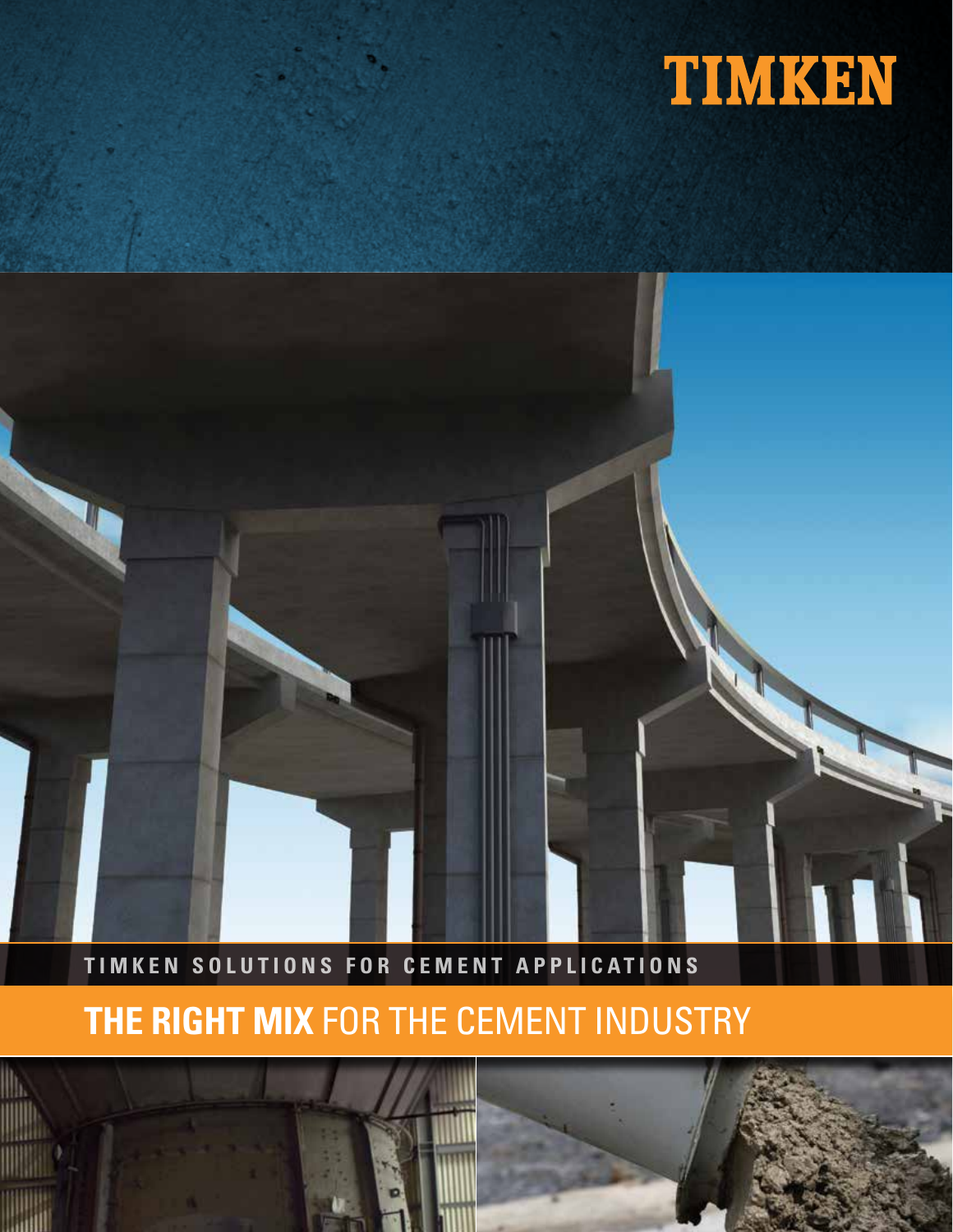

**Trunnion Support:** Spherical Roller Bearing Housed Unit

**Gear Drive:** Spherical Roller Bearing, Cylindrical Roller Bearing, Tapered Roller Bearing

**Pinion Support:** Spherical Roller Bearing

# **BALL MILL**

High temperatures, debris and heavy loads make efficient ball mill operation a major challenge.

Timken ball mill solutions include spherical roller bearings in pillow block housings used to support the pinion shafts and drive systems.

The full range of Timken® tapered roller bearing, cylindrical roller bearing and spherical roller bearing products provides the quality and performance operators need to keep cement equipment running.

# **TIMKEN BEARING SOLUTIONS** FOR THE CEMENT INDUSTRY



**Dynamic Classifier/Separator:** Large Diameter Ball Bearings, Spherical Roller Bearings

**Pulverizer Roll Wheel:** Cylindrical Roller Bearings, Spherical Roller Bearings, Tapered Roller Bearings

**Gear Drive:** Spherical Roller Bearings, Tapered Roller Bearings, Cylindrical Roller Bearing



# **VERTICAL ROLLER MILL**

Vertical roller mills and gear drives are subject to high temperatures, slow rotational speeds, extreme debris and high moment loads. These tough conditions can add costs and reduce bearing life. Timken helps by incorporating product and service solutions throughout the vertical roller mill and its gear drive.

True rolling motion in Timken tapered roller bearings and optimized internal geometry across the range of Timken bearing products help supply greater operational efficiency.

The longer life of Timken bearings can yield additional cost savings through reduced overall bearing maintenance and replacement costs.

**Hydraulic Cylinder Rod End:** Small Bore Spherical Roller Bearings, Spherical Plain Bearings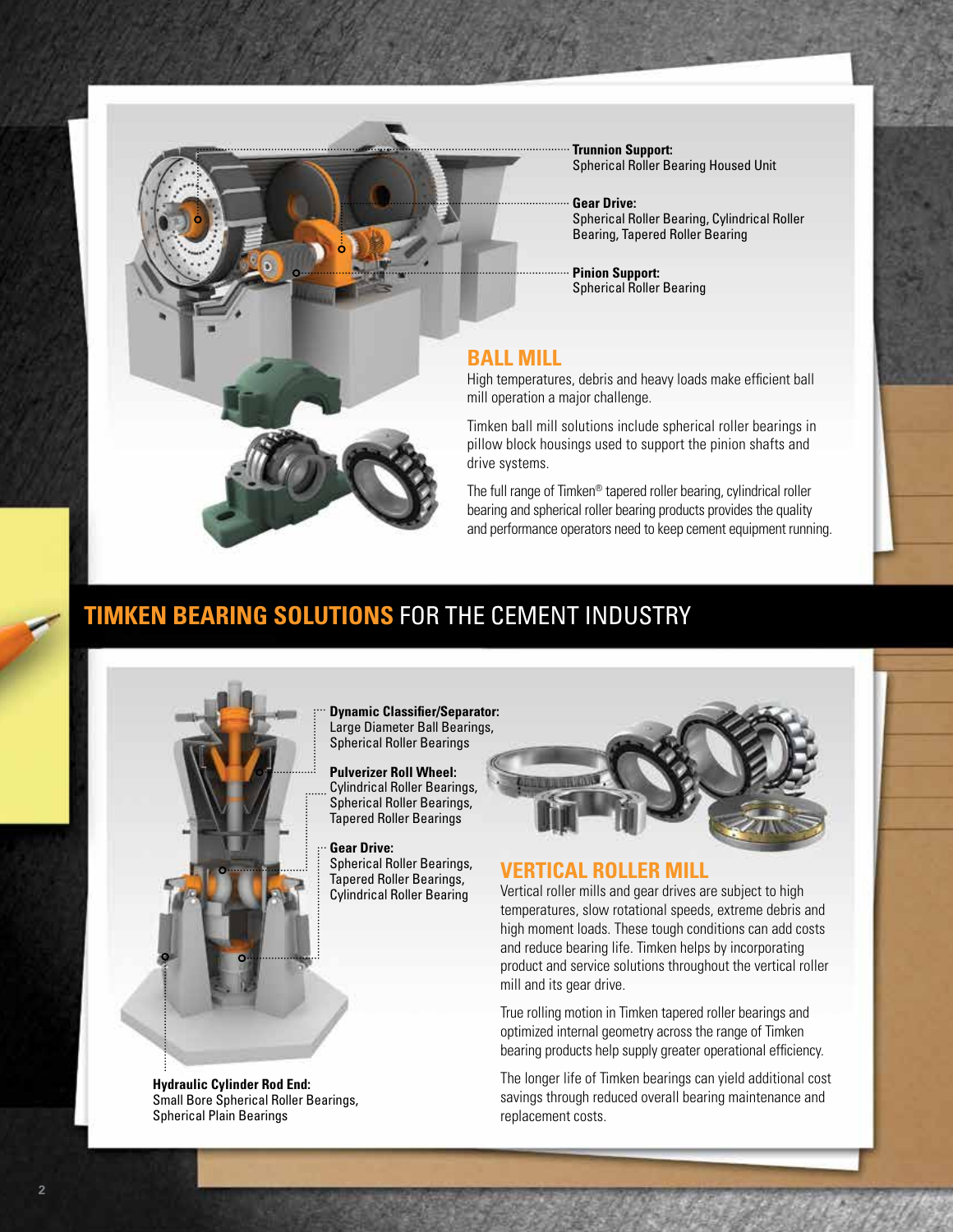

**Roller End (Support):** Spherical Roller Bearings, Cylindrical Roller Bearings, Thrust Bearings

**Gear Reducer (Planetary Arrangement):** Tapered Roller Bearings, Cylindrical Roller Bearings, Spherical Roller Bearings

# **HYDRAULIC ROLLER PRESS**

Common application challenges for a roller press include high roller contact stress and extreme debris. In addition, presses are subject to high temperatures and heavy loads. The complete offering of Timken tapered, cylindrical and spherical roller bearings supports the cement industry's multiple bearing needs.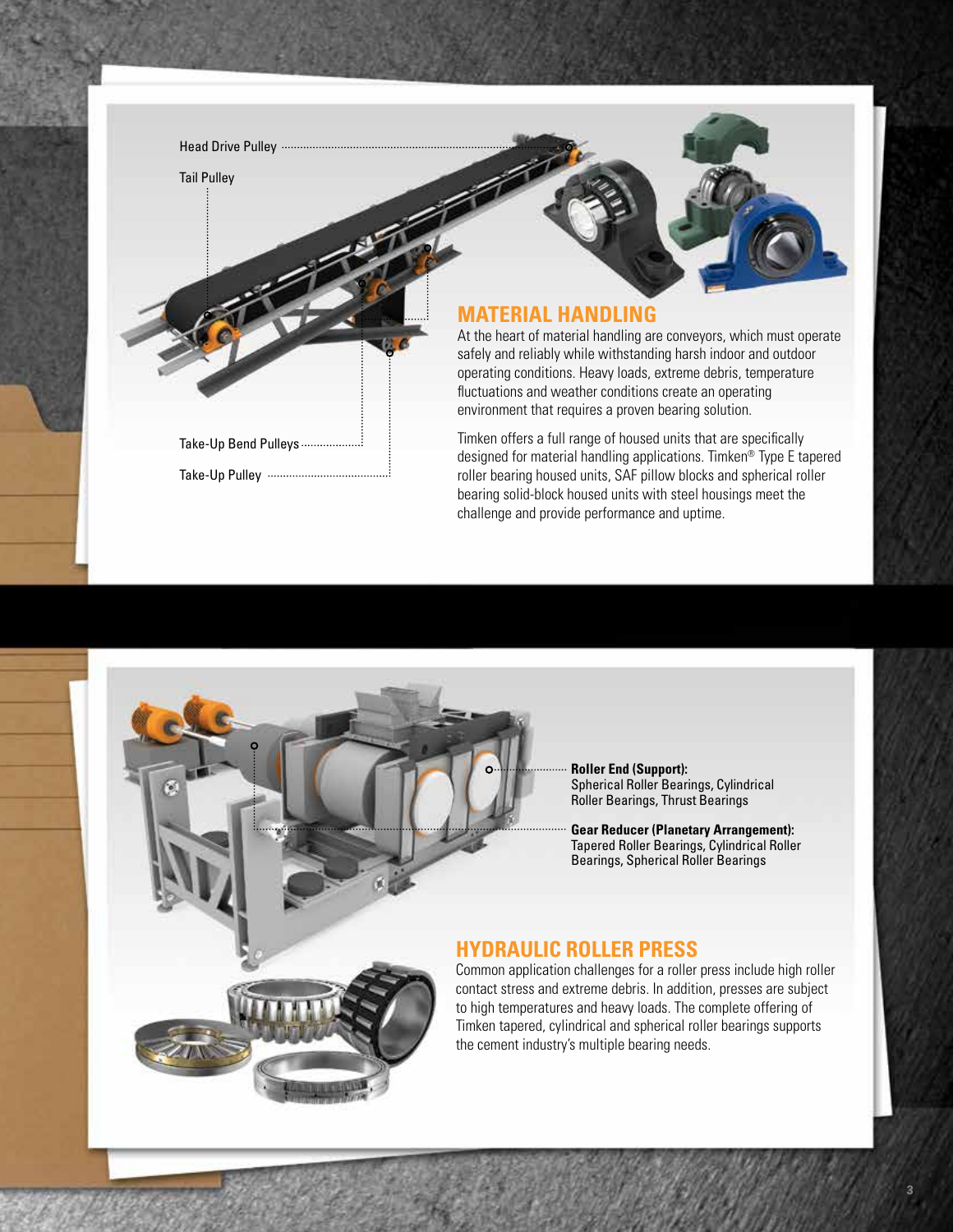# **TIMKEN SERVICE SOLUTIONS** FOR THE CEMENT INDUSTRY

# TIMKEN SOLUTION SUCCESS:

#### ------------------------------------------------ **Increased Consistency Adds to Effectiveness for U.S. Cement Manufacturer**

A U.S. cement maker initially approached Timken to help bring consistency, efficiency and effectiveness to its corporate predictive maintenance program.

Previously, the predictive maintenance programs varied at the company's multiple plants, with a combination of maintenance personnel and outside contractors performing various levels of vibration analysis, infrared thermography and oil analysis.

Timken experts traveled to the plants to review the existing programs and make improvement recommendations. They were accompanied by the company's vice president - manufacturing services and corporate reliability engineer. The Timken services team collected data and performed an analysis on all machines with greater than 1,000 horsepower.

According to the company's executive, "Timken's consulting and other services are improving our company's operations. Right from the start, Timken demonstrated a level of technical know-how to help us to achieve best-in-class predictive maintenance practices."

In this case, best-in-class also means big savings. In the first 10 months, Timken discovered 10 occasions when equipment was starting to fail. Early detection of these issues saved the cement maker costly downtime. Plant managers and company executives acknowledged the Timken solution paid for itself many times over in the first year.





CASE STUDY:<br>S. CEMENT MAKER

b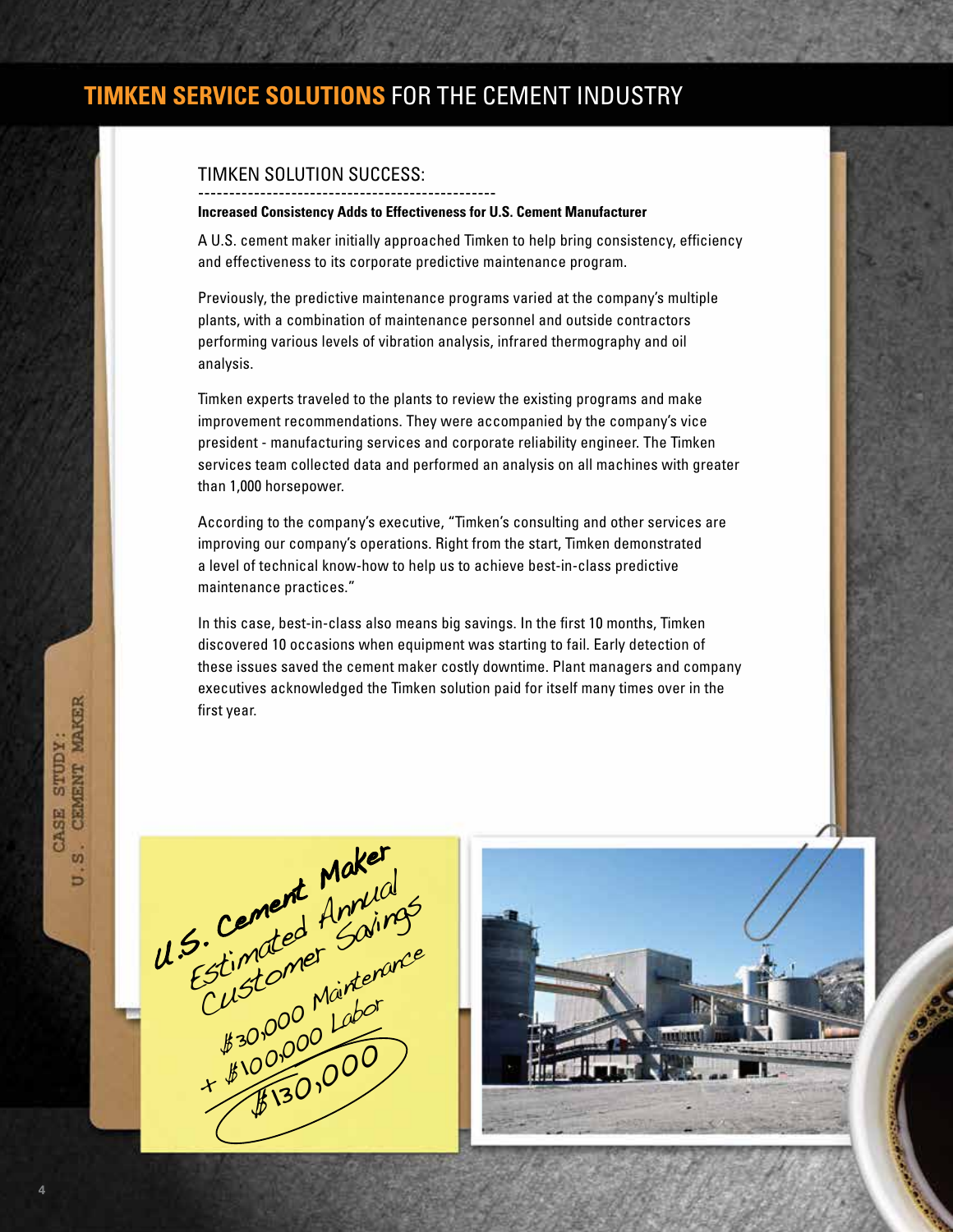# TIMKEN SOLUTION SUCCESS:

#### ------------------------------------------------ **Reconditioning Gets Cement Producer Back Up and Running**

Roanoke Cement lost 30 percent of its production when a roll press went down unexpectedly. A Timken team identified the problem – a damaged double-row spherical roller bearing and housing. The components were removed from the roll press and repaired at a Timken reconditioning facility. Timken service engineers were back onsite to assist with the installation of the repaired components, and Roanoke's roll press was operational in a fraction of the time it would have taken to get new components.

"Timken has the most reliable field services any mill could ask for," said Moe Petty, maintenance supervisor at Roanoke Cement. "From the sales representative to the engineers, they supported our mill through the situation to restore the unit to full operation. I know Timken service is excellent because there was a true partnership to provide the customer solution for our mill."



STUDY: ROANOKE

CASE

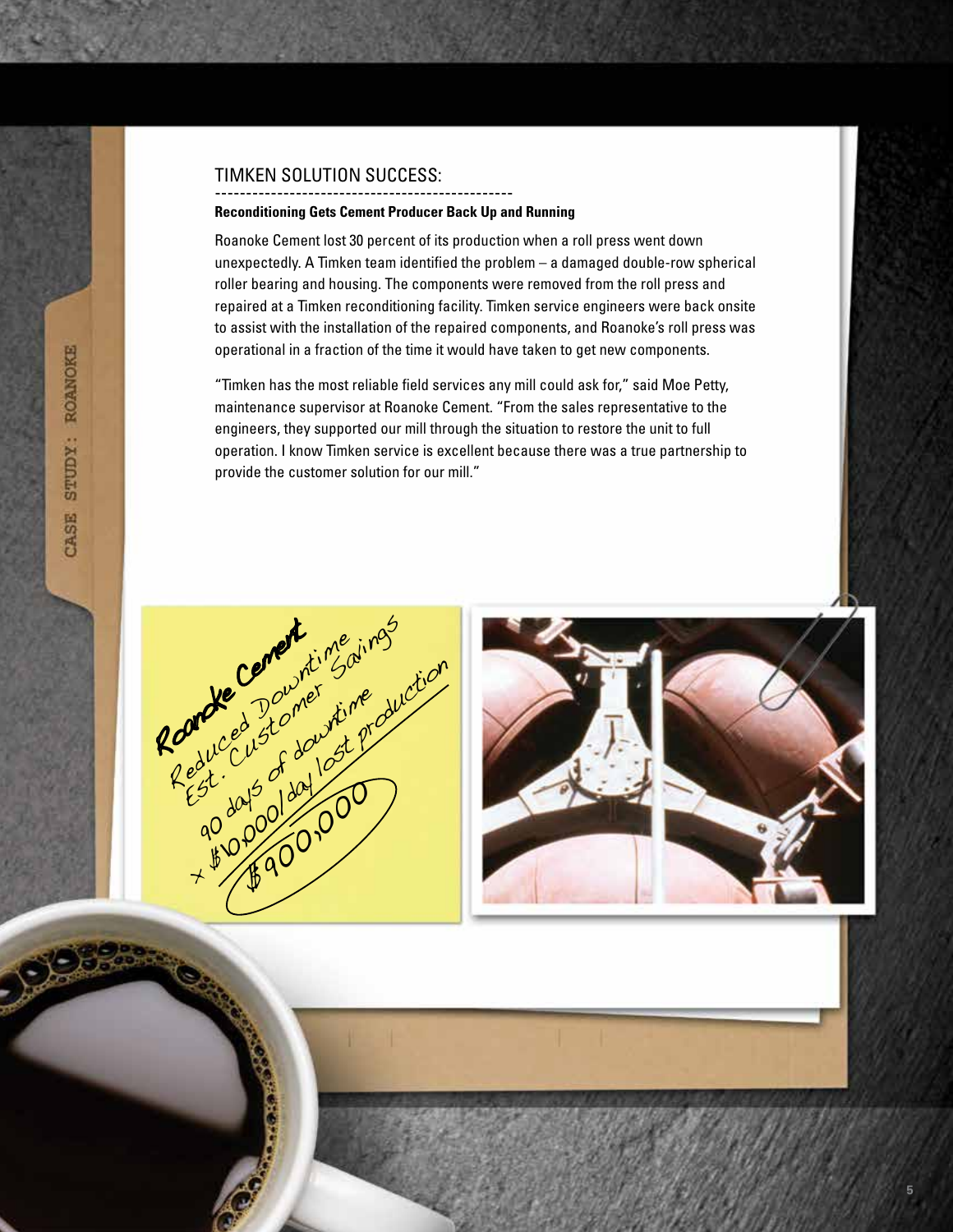# **TIMKEN BEARING SOLUTIONS** FOR THE CEMENT INDUSTRY

### TIMKEN SOLUTION SUCCESS:

#### ------------------------------------------------ **Timken Utilizes Proprietary Technology to Develop Solution**

The crusher operation at the Heidelberg Carpatcement Fieni cement plant in Fieni, Romania, removes huge rocks from its quarry operations and reduces them to pebbles.

"The problem was that about every three months the competitor's bearings on the motor belt pulley that drives the hammers inside the rock crusher unit failed," said a Timken senior service engineer in Ploiesti, Romania. "Heidelberg wanted to know if Timken could help. We did, and we now have the basis for a long relationship with this important new customer."

Timken application engineers studied the entire system, using Timken analytical tools. They searched for the most suitable bearing solution and conducted lubrication analysis to find the right type and amount of grease, and the proper re-lubrication intervals. They also offered design modifications to the unit, so it could accommodate the new Timken® spherical roller bearing that replaced the previous cylindrical and ball bearings.

As a first installment, Timken provided eight bearings, as well as Timken premium allpurpose industrial grease and motorized single-point lubricators. Since Timken service engineers installed the new bearings, the crusher has run for more than 18 months without a bearing breakdown.

"Our old solution often led to high operating temperatures, and bearings burned up every three months," said Gheorghe Gurgu, maintenance manager at Heidelberg Fieni. "The new Timken solution not only made all these problems vanish, but also allowed us to move from costly unexpected breakdowns to annual scheduled maintenance. Particularly pleasant to us was the fact that the Timken solution fit into the existing housing with little changes, thus allowing a quick implementation."

Timken's success with Heidelberg shows how the company can enhance customer performance by aligning its capabilities and delivering in an innovative and determined fashion. Getting the most out of bearings requires a special set of capabilities and tools, which is where Timken excels and differentiates itself from competitors.



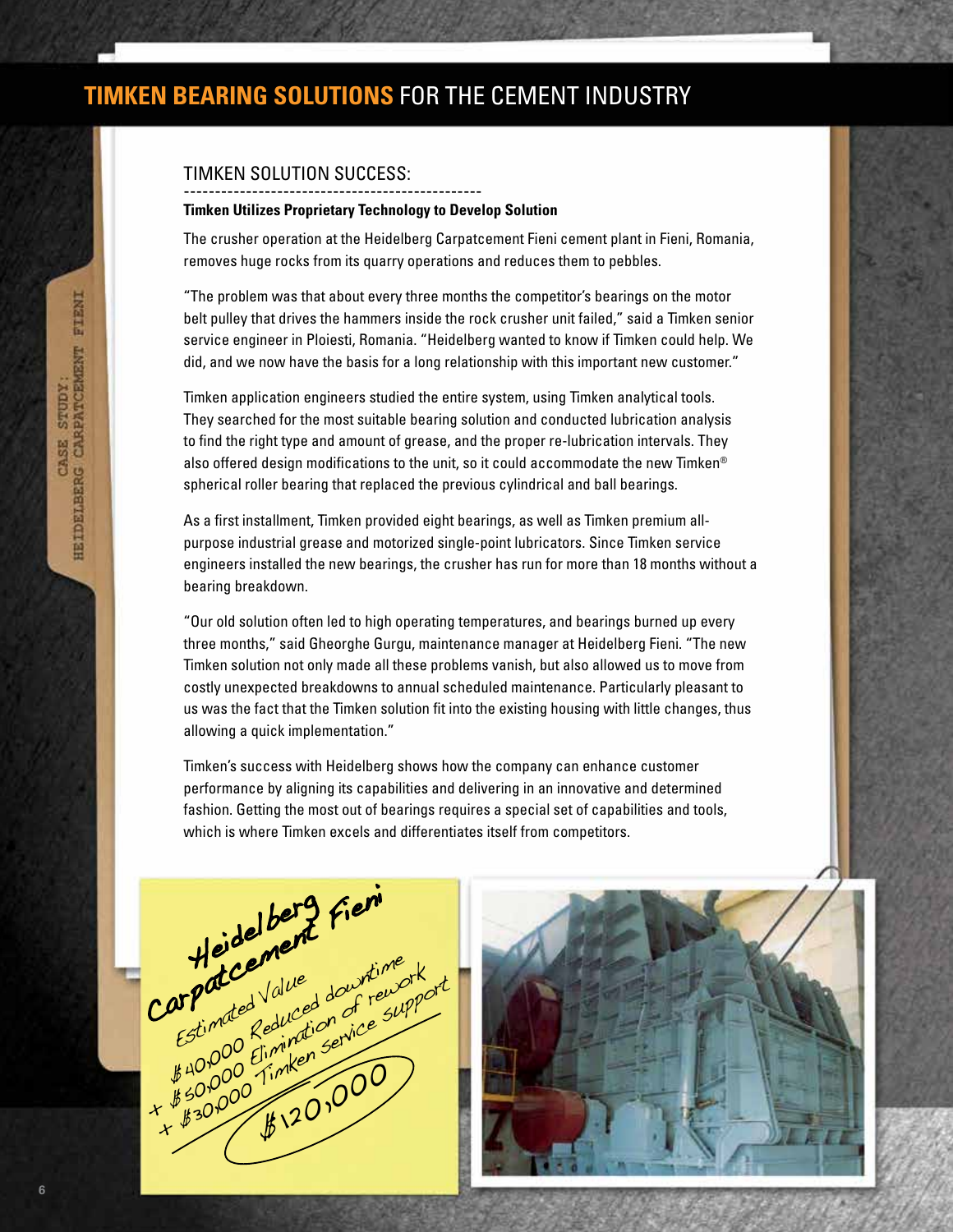### TIMKEN SOLUTION SUCCESS:

#### ------------------------------------------------ **Customized Spherical Roller Bearing Enhances Roll Press Performance**

One of Southeast Asia's largest cement manufacturers recently installed case-carburized Timken spherical roller bearings in its hydraulic roller press.

The company was dissatisfied with its current competitive through-hardened bearings, so the distributor offered Timken as an alternative. Timken provided a case-carburized bearing that could better withstand the shocks that the hydraulic roller press in the finishing mill constantly undergoes.

During initial use, the Timken bearings have lasted an additional 18 to 24 months – a huge cost savings. The case-carburizing process produces a hard outer shell and a soft inner core to each of the components, allowing it to better withstand shock. To serve this customer, Timken specially designed and manufactured a new product for this application.

The solution utilized innovative engineering and manufacturing capabilities to provide a case-carburized spherical roller bearing product.

The success of Timken with this large cement manufacturer illustrates how Timken understands customers' needs and provides superior value. The seamless coordination among application engineering, sales and the channel partner provided the type of solution customers can expect from Timken around the world.



Large Content Makerial arge Cemened Antigues<br>sian cemened Soling life<br>Estimates Soling life<br>Customer deduced doubting<br>(ustomer deduced doubting sian indee Somming, time \$100,000 Large Southeast<br>Large Southeast And Large Southeastaker<br>Large Cement Annu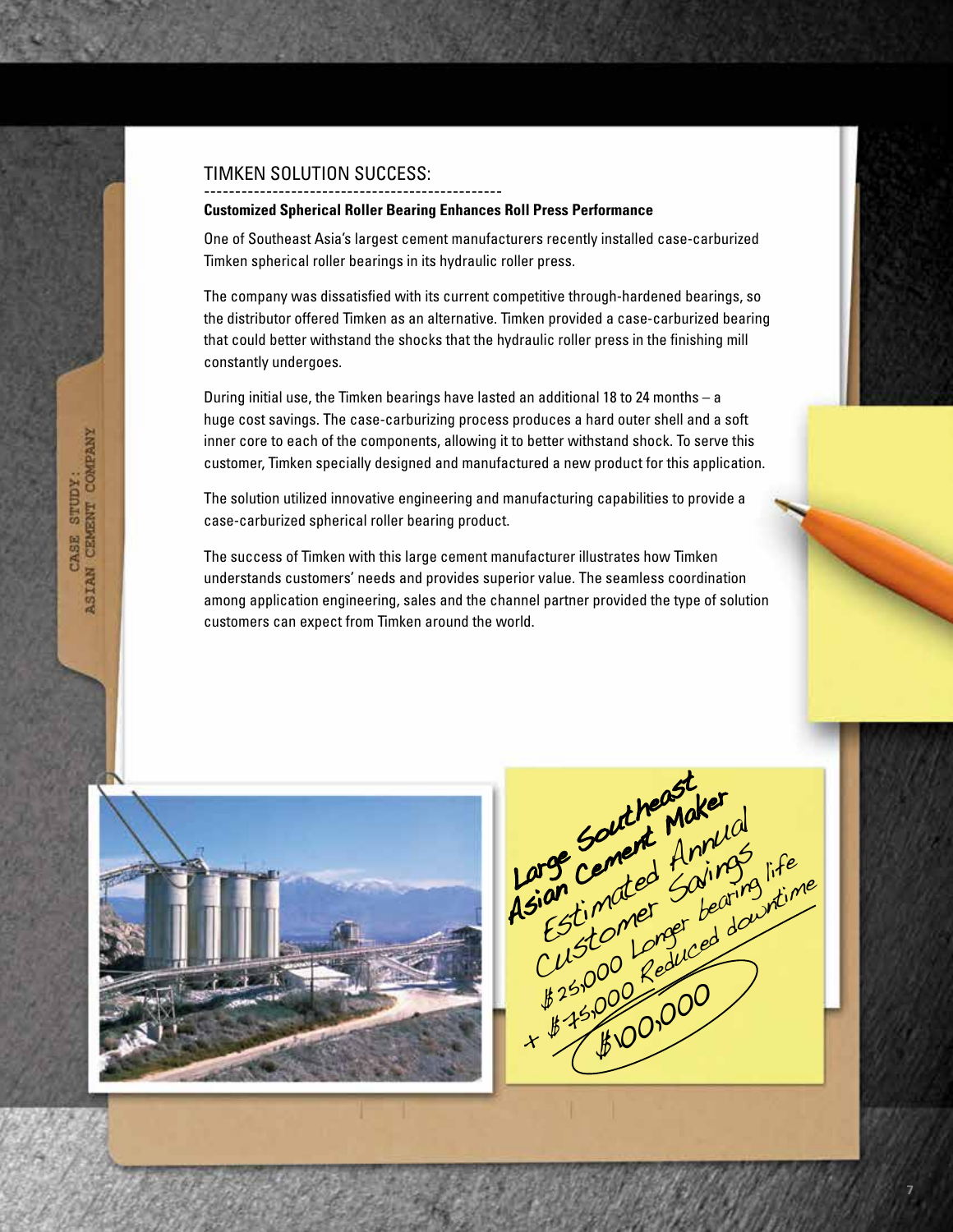# **TIMKEN BEARING SOLUTIONS** FOR THE CEMENT INDUSTRY



**Tapered Roller Bearings**

Timken is the industry standard for tapered roller bearing quality and performance. Benefits include:

- Reduced energy consumption through enhanced surface finishes and optimized internal geometry
- Longer bearing life and greater reliability due to positive roller alignment
- Optimized bearing performance through application-specific endplay and preload conditions
- The industry's broadest range of sizes and configurations

**Applications:** Vertical Rolling Mills, Gear Drives, Ball Mills, Kilns, Primary Crushing Equipment

### **Debris-Resistant Bearings**

- Timken debris-resistant bearings extend bearing life up to 3.5 times and are designed for tough, dirty conditions
- Proprietary alloy heat-treatment modifications and diamond-like coating technology interrupt adhesive wear and can selfrepair microcracking
- Advanced manufacturing processes allow Timken to offer these bearings economically in both large and small quantities

**Applications:** Primary Crushing Equipment



### **Cylindrical Roller Bearings**

The full range of Timken® cylindrical roller bearings includes singleand double-row configurations. The EMA series offers greater performance than the leading highperformance industry designs.

- Designs provide option to manage axial loads in either one or both directions, or permit axial float in two directions
- Surface finishes on the EMA series nearly double the operating lambda ratio, resulting in 1.5 times increase in predicted bearing life
- Timken EMA series cylindrical roller bearings feature a one-piece brass cage that minimizes drag on the rolling elements, reducing heat and improving bearing life
- Improved lube flow results from the open pocket cage design, as well as lubrication holes and grooves
- The complete line of Timken caged and full complement CRBs includes single- and double-row designs
- Size range: 60 mm ID to 1,800 mm OD (2.4 in ID to 70.9 in. OD)

**Applications:** Vertical Rolling Mills, Hydraulic Roller Press, Ball Mills, Kilns, Screens, Primary Crushing Equipment



# **Spherical Roller Bearings**

Timken® spherical roller bearings manage high radial loads even when dealing with misalignment, marginal lubrication, contamination, extreme speeds or critical application stresses.

- Higher load and speed ratings allow enhanced performance levels due to optimized internal geometry and improved surface finishes
- Slotted cage made of hardened steel improves lubrication flow for lower temperatures and increased bearing life
- Timken spherical roller bearings offer a 17 percent increase in average thermal speed ratings over previous designs
- Available with rugged steel (EJ series) and machined brass retainers (EM or EMB series)
- Size range: 25 mm ID to 1,800 mm OD (1.0 in. ID to 70.9 in. OD)

**Applications:** Vertical Rolling Mills, Hydraulic Roller Presses, Vibrating Screens, Ball Mills, Kilns, Primary Crushing Equipment, Material Handling Equipment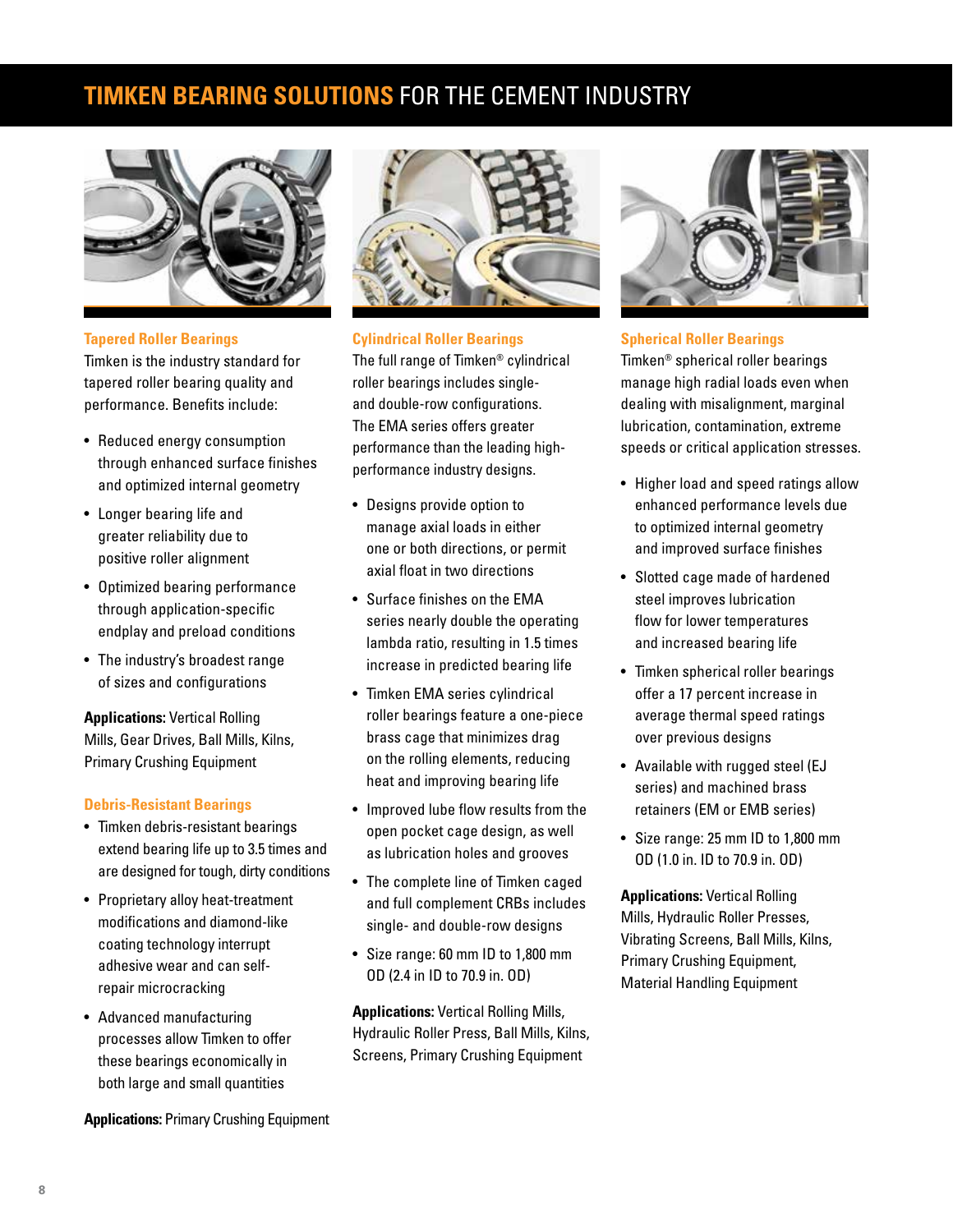

**Timken® Type E Tapered Roller Bearings Solid-Block Roller Housed Units**

Timken® Type E tapered roller housed units are built for rugged applications.

- Enhanced surface textures and profiles on the Type E bearing insert provide more than 113 percent increased life over standard Timken bearings
- Significantly reduced contamination ingress and improved grease retention are the result of double lip seals featured on the Type E
- Better corrosion resistance helps protect the collar and housing with electro-deposition paint coating
- Available in a full range of housed units, including pillow blocks, flanges and take-ups.
- Bore size range: 35 mm to 125 mm (1-7/16 in. to 5 in.)

**Applications:** Fans, Material Handling Equipment



**Timken® Spherical Roller Bearing Solid-Block Housed Units** Timken® spherical roller bearing

housed units combine cast steel

housings with high-performance spherical roller bearings for outstanding reliability and durability in rugged conditions.

- Multiple layers of primary and secondary sealing options, as well as steel covers in sizes to fit all units, help protect bearings
- Timken spherical roller bearing housed units run efficiently on misaligned shafts up to +/-1.5 degrees without a reduction in life expectancy
- Spherical roller bearing housed units have 15 sealing and four locking collar options
- Bore size range: 35 mm to 180 mm (1-7/16 in. to 7 in.)

**Applications:** Fans, Material Handling Equipment



# **SAF Split-Block Housed Units**

Timken® SAF split-block units include a wide range of tough housing designs, seals and accessories for outstanding performance in a compact package.

- Units contain Timken spherical roller bearings with a unique design allowing them to run cooler and more efficiently
- Wide range of options provides effective sealing and lubrication for different operating conditions and speeds
- Available in tapered bore or straight bore designs. Readily converts

from fixed to float by removing the stabilizing ring.

• Bore size range: 35 mm to 495 mm (1-7/16 in. to 19-1/2 in.) bore

**Applications:** Fans, Material Handling Equipment



# **Ball Housed Units**

Timken® ball bearing housed units feature robust housings, bearings and seals designed to offer a rugged, reliable product.

- Housings are wider along shaft axis and 30 percent heavier than previous designs to offer better bearing seat strength
- Corrosion-resistant housings coated with black powder epoxy offer excellent performance
- Timken problem-solver series offers solutions for the most challenging environments
- Available in many configurations, including wide and narrow inner rings and stainless steel housings. A variety of locking systems includes eccentric locking collars, concentric locking collars and set screws
- Bore size range: 17 mm 75 mm (1/2 in. to 3 in.)

**Applications:** Fans, Material Handling Equipment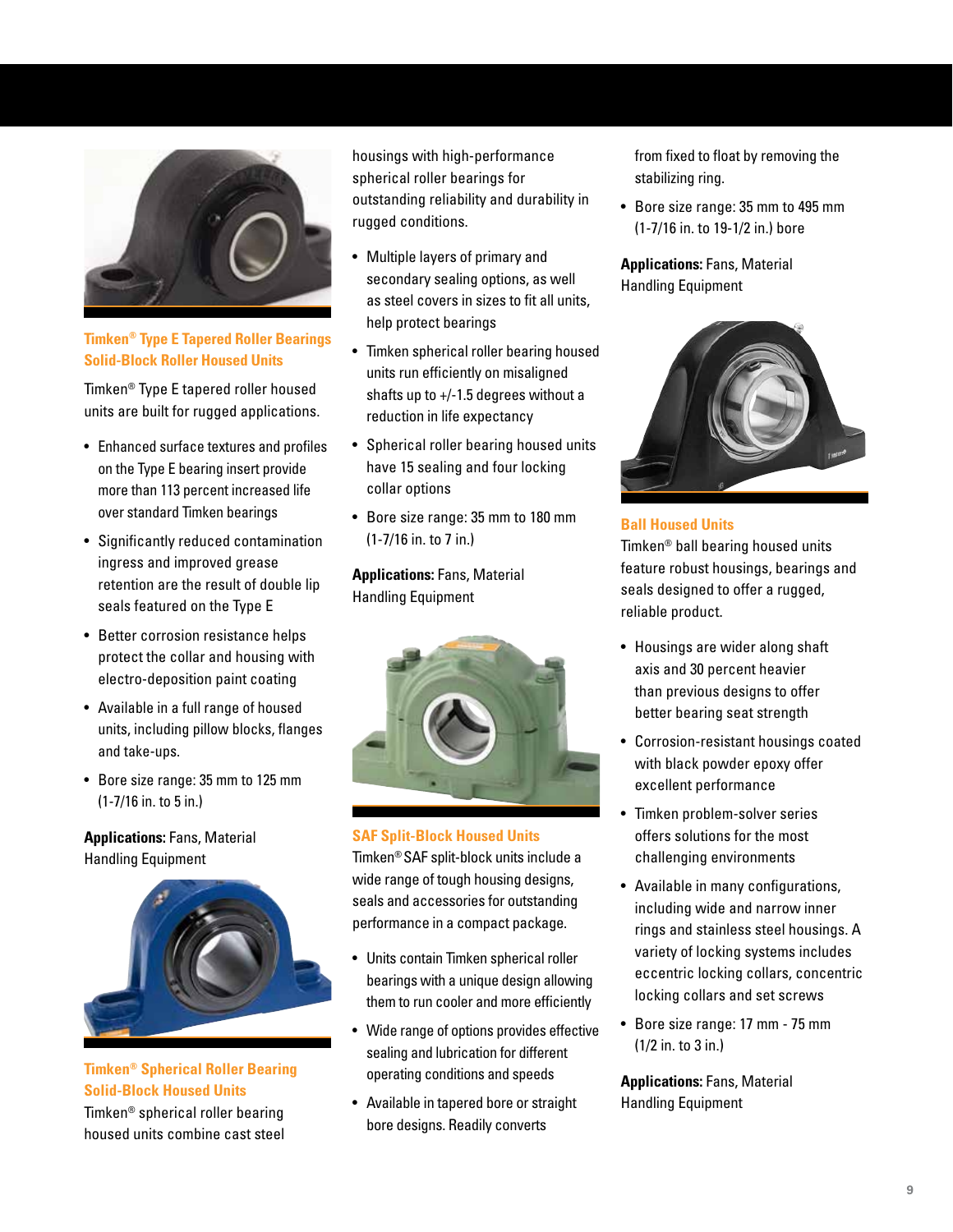# **TIMKEN PRODUCT & SERVICE SOLUTIONS** FOR THE CEMENT INDUSTRY



#### **Condition Monitoring**

Identify potential system issues before failure occurs with Timken condition monitoring solutions, which evaluate bearing condition, lubrication quality and machine vibration. Customized programs reduce maintenance and capital expenses, while increasing productivity, uptime and safety. Products include a variety of handheld devices and online systems for periodic or continuous monitoring.



**Bearing Repair and Remanufacture**

Timken remanufacture and repair experts can return most brands of bearings to like-new condition, increasing life by up to three times and saving customers up to 60 percent of the cost of buying new. Repairs are possible on a variety of bearing types and sizes up to 2,134 mm (84 in.) outside diameter. For the cement industry, Timken repairs tapered, cylindrical and spherical bearings, shafts and housings.



#### **Reliability Services**

Highly trained Timken technicians can evaluate your machine and component conditions, then recommend ways to maximize equipment uptime. To ensure uninterrupted operation, most diagnostic testing is performed without taking equipment offline. When combined with Timken condition monitoring solutions, reliability services offer cement operators a total-system check for the entire operation.



#### **Gearbox Repair**

Philadelphia Gear®, a Timken brand, has long been known for its dedication to quality and its commitment to providing longer lasting gearboxes. With expansive knowledge that covers a vast area of the industrial gearbox realm, including crusher drives and variable speed drives, the team has the experience necessary to assist with mechanical gears and industrial gearbox repairs.



#### **Service Engineering**

Timken service engineers apply their expertise to help ensure equipment is installed properly and operates efficiently. They also deliver customized training for customers' maintenance teams.

#### **Training and Certification**

Timken Service Engineering provides wellrespected bearing maintenance training programs



in the cement industry. Timken maintenance training covers all bearing types, is 100-percent technical in scope and includes both pre-tests and post-tests to assure students understand the concepts presented. Timken training is modular, so it can be customized to fit the students' needs precisely. Seminars range from two hours to three days.

To validate that students retain the knowledge and skills covered in the seminar, Timken recommends a follow-up Timken Bearing Certified Shop Audit.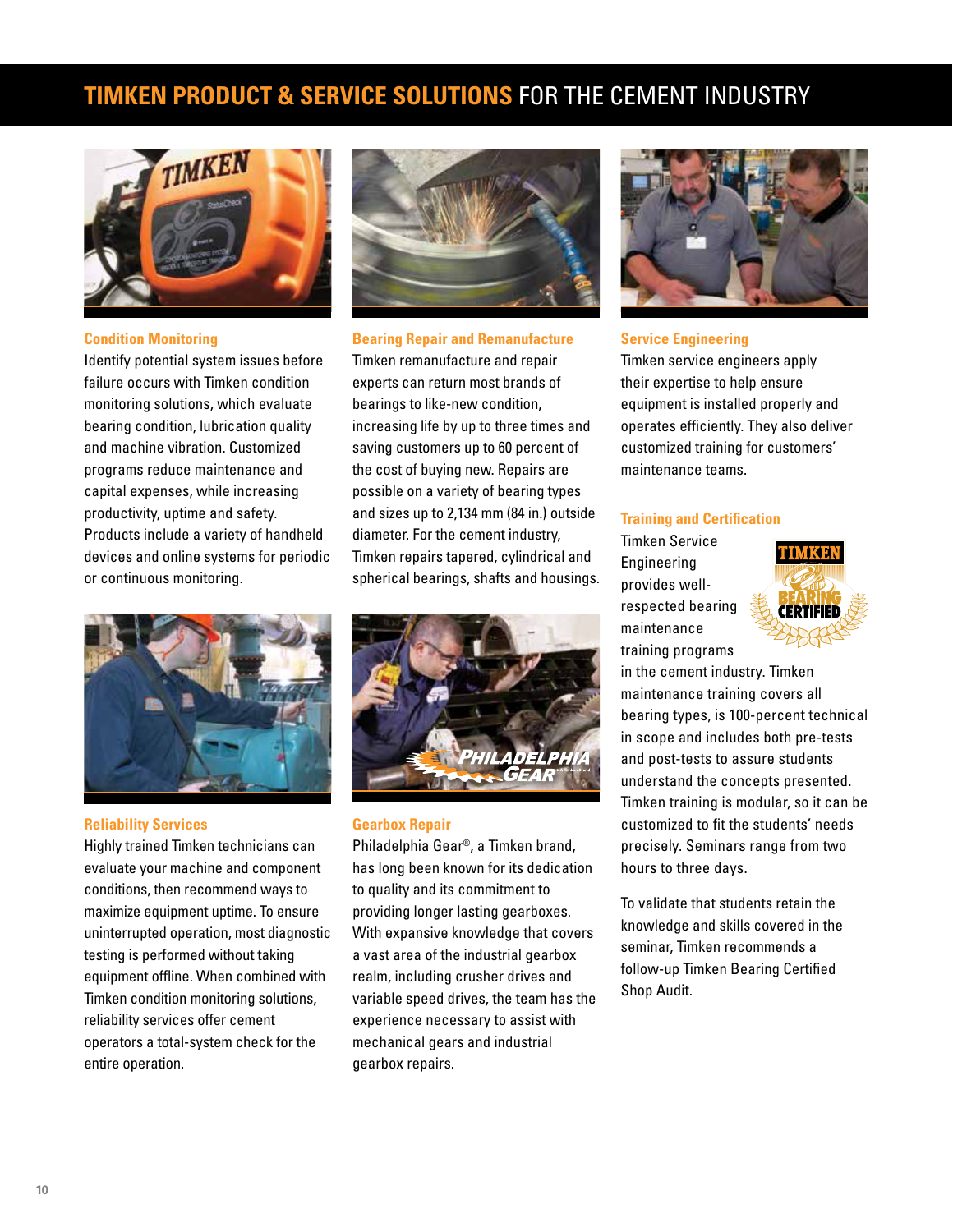

#### **Couplings**

Timken Quick-Flex® elastomeric couplings operate in harsh environments providing durability, while requiring minimum maintenance.

- Timken Quick-Flex couplings are easy to install, can handle up to 2 degrees of misalignment and require no lubrication
- Reduce downtime and replacement costs by replacing inserts without moving or disassembling the driving or driven equipment
- Elastomeric couplings are interchangeable with most other comparably sized couplings, regardless of type
- Elastomeric couplings have four insert choices for varying torque needs and temperature ranges
- Timken also offers cast steel rigid couplings, an excellent choice for joining shafts of the same size



### **Chain**

Timken manufactures chains that will stand up to virtually any environment. Timken chains are built to precise specifications for strength and maximum wear life.

- Offering includes a complete line of roller chains, attachment chains and engineered conveyor chain available in a variety of designs to handle extremely tough challenges
- Feeder breaker chain is engineered for optimum wear life while handling highly abrasive conditions and heavy shock loads



#### **Seals**

Our complete line of Timken seals keeps contaminants out and lubrication in. Suitable options are available for a range of applications and include grease seals, oil seals and advanced bearing isolators in inch and metric sizes.



#### **Lubricants**

Timken developed its line of application- and environment-specific lubricants by leveraging deep knowledge of tribology and anti-friction bearings and how these two elements affect overall system performance. Timken lubricants help bearings and related components operate effectively in demanding industrial operations. High-temperature, anti-wear and water-resistant additives offer superior protection in challenging environments.

### **Lubrication Systems**

The eight primary lines of Timken lubricants compliment the G-Power and M-Power single-point lubricators, C-Power centralized multi-point lubricators and global offering of lubrication products. G-Power, M-Power and C-Power units consistently distribute grease into machine operations. These canisters can be filled with Timken lubricants or many other types of commercial lubricants and mounted into place with a full line of Timken accessories.

#### **Maintenance Tools**

Timken maintenance tools make bearing installation, removal and service safer and easier. Choose from a variety of induction heaters, impact fitting tools, and hydraulic and mechanical pullers. Timken field specialists are available for training on proper tool usage and maintenance procedures.